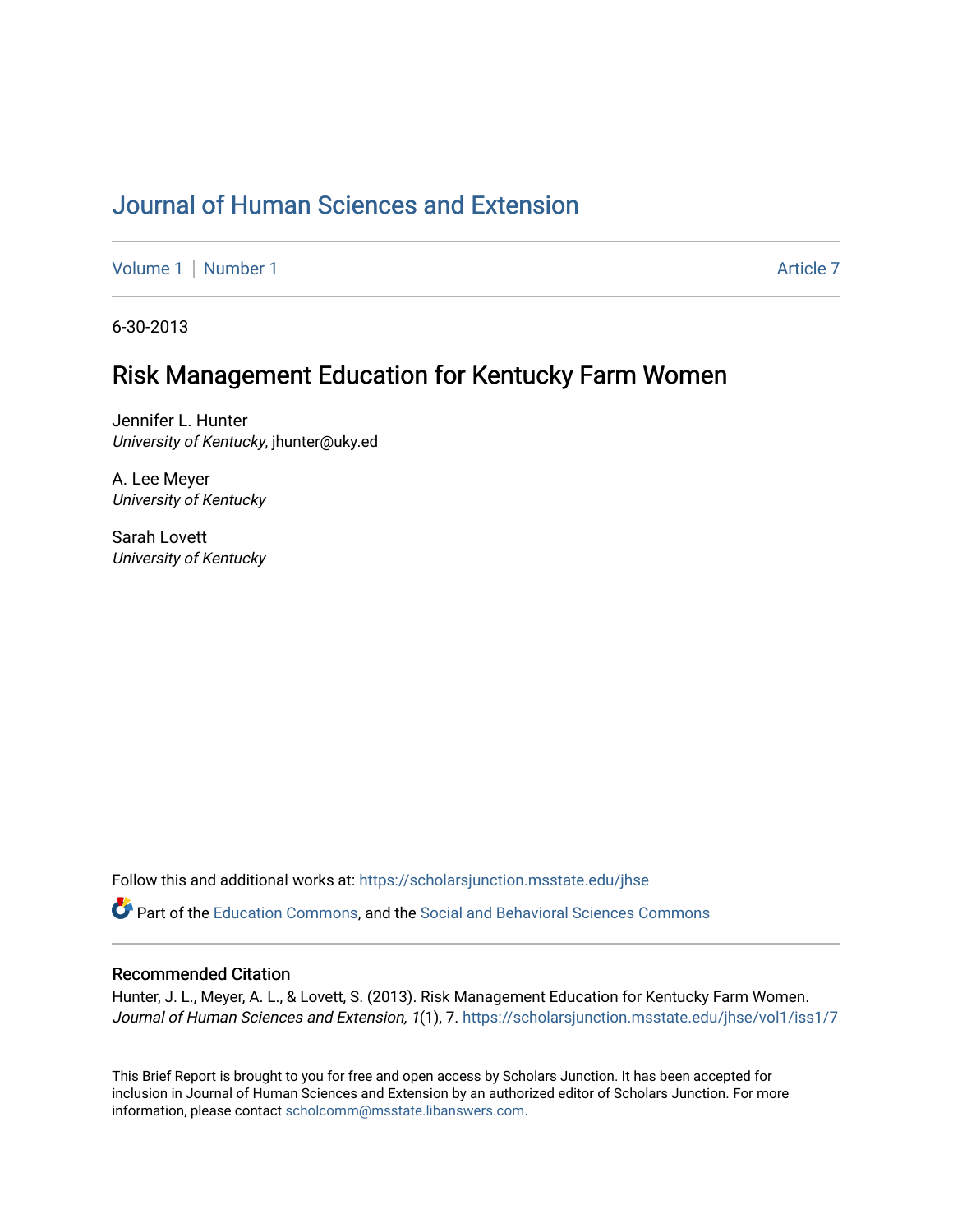# **Risk Management Education for Kentucky Farm Women**

**Jennifer L. Hunter A. Lee Meyer Sarah Lovett**  *University of Kentucky*

*This article describes how an agricultural and farm risk management education program, known as Annie's Project, was adapted from a midwestern focus to meet the diversity of Kentucky agriculture and shares the results of a longer-term evaluation of the Kentucky program. The Annie's Project program is geared specifically to the needs of farm women. The program adaption process, which began in late 2006, is detailed from inception through pilot testing to the full launch of the program. Over a four year period, the Kentucky Annie's Project program reached 425 farm women in 41 of Kentucky's 120 counties. The evaluation draws on the results of a questionnaire mailed to program participants 18 months to 5 years after programming. Participants reported statistically significant gains in all topical areas representing agricultural risk management education, including production, human resources, marketing, legal, and financial. Key actions which occurred as a result of participating in the program included increasing confidence in management abilities, reviewing personal/farm insurances policies, developing a network of peers and professionals, and using financial statements.* 

*Keywords:* risk management education, Annie's Project, farm women, program evaluation, program adaption

Historically, women have played a key, but often unrecognized, part in the success of family farm operations, serving numerous roles. Women become part of a farming operation for many reasons. For some, it may be their chosen occupation; however, for many others, women become actively involved in the operation through marriage and inheritance. According to the 2002 Census of Agriculture, Kentucky (KY) had over 8,000 farms with women serving as the primary operator and over 28,000 farms with women listed as an operator. At the time, this ranked Kentucky sixth in top states for women as principal farm operators. Although a woman was running one in ten farms in Kentucky, either by herself or with a partner, the Kentucky Cooperative Extension Service (CES) had not historically targeted the needs of this audience with educational programming.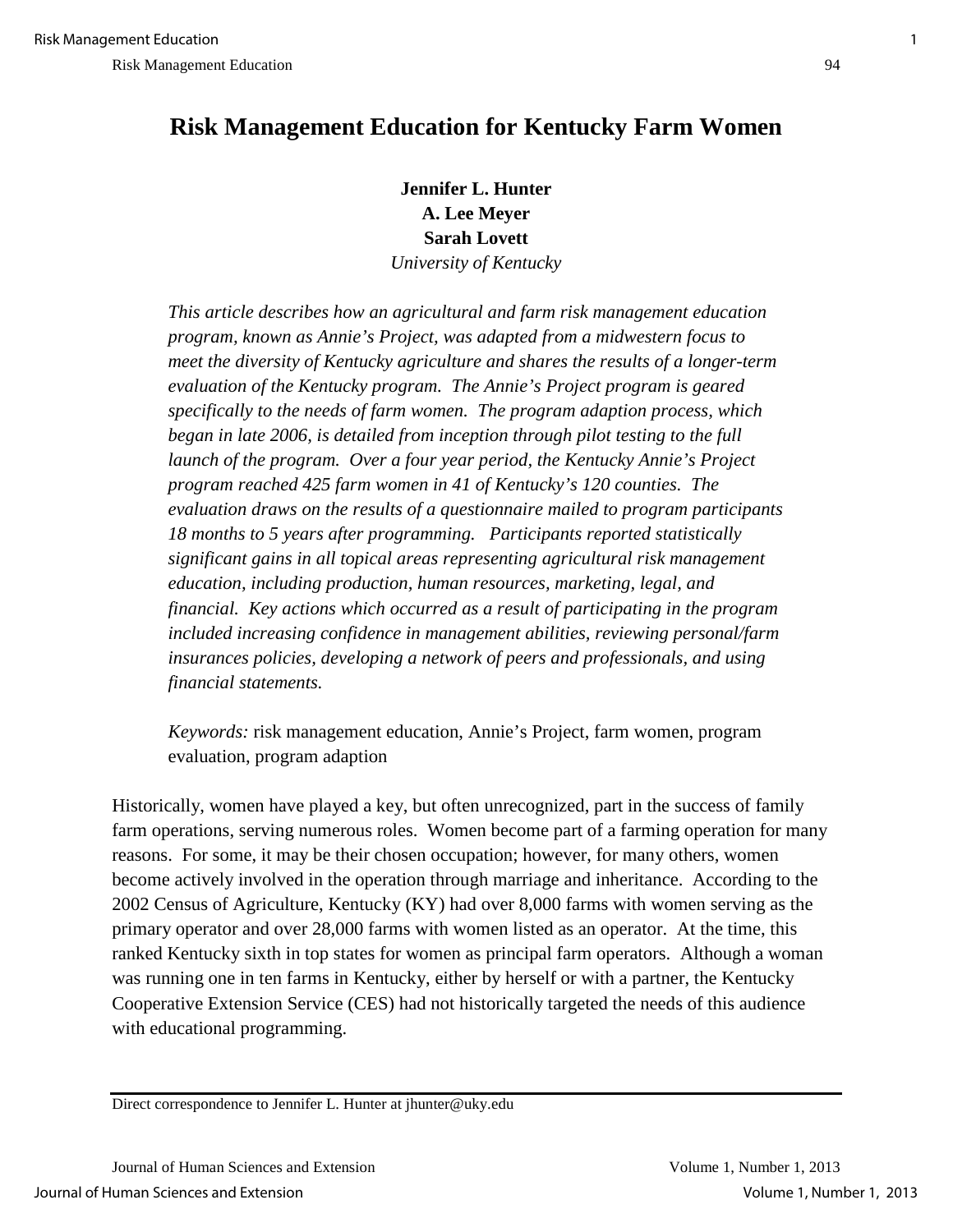The 2007 Census of Agriculture (U.S. Department of Agriculture/USDA, 2009) documented a 19% increase in women as farm operators between 2002 and 2007. As the number of women involved in farming increased, it was also recognized that traditional roles played by the "farmwife" or "farm-daughter" were also changing (Barbercheck et al., 2009). Based on the 2002 Census of Agriculture (USDA, 2004), a 2006 local needs-based assessment conducted by county Extension agents and the changing face of Kentucky agriculture as the state transitioned into a post-tobacco era farm economy, farm women were identified as an underserved audience in the state. It should be noted that the elimination of the government tobacco quota program resulted in a significant redefinition of roles for many farm families as they explored new enterprises and searched for tobacco income replacement opportunities, while tobacco production expanded to nontraditional areas of the state. Therefore, in 2006, a project team was assembled comprised of Extension specialists, Extension agents, industry professionals, and a representative from both Kentucky Women in Agriculture and the Farm Service Agency. The project team received a \$6,500 award from the Kentucky Governor's Office of Agricultural Policy to specifically explore Extension educational programs targeting farm women.

In early 2007, the Kentucky CES became the first southern region state to adopt the Annie's Project program. The Annie's Project program, developed by Illinois and Iowa Extension Services, is an Extension risk management education program geared to the needs of farm women (Dill & Rhodes, 2012). In general, risk management education provides clientele with the tools, knowledge, and skill to fully evaluate the consequences associated with a decision. The U.S. Department of Agriculture Risk Management Agency (1997) identifies five general types of risks associated with agriculture and farm management, including production, marketing, financial, legal, and human resources; these areas are the key focus of the Annie's Project program. The initial impetus for the development of the Annie's Project program was the lessons learned by the Annie's Project founder, Ruth Hambleton, growing up watching her mother experience the challenges and joys associated with operating a family farm. The Annie's Project program is named in honor of Hambleton's mother, Annette Fleck (Annie's Story, 2013).

Annie's Project was selected for use in Kentucky due to the comprehensive nature of the program, the core values and philosophies of the program, as well as the support and leadership provided by what is now known as the National Annie's Project Leadership Team. The Annie's Project core values focus on providing a safe and welcoming atmosphere for questions and discussions, helping participants develop a connection with other women in similar circumstances, and creating an environment of shared learning where participants learn from other participant experiences and subject-matter experts (Eggers, 2013).

Although the Annie's Project format of multi-session, multi-county programming was not unique to the Kentucky CES, the all-female audience and the intensive risk management focus (as opposed to production focus) were unprecedented within the state. Modeling Annie's Project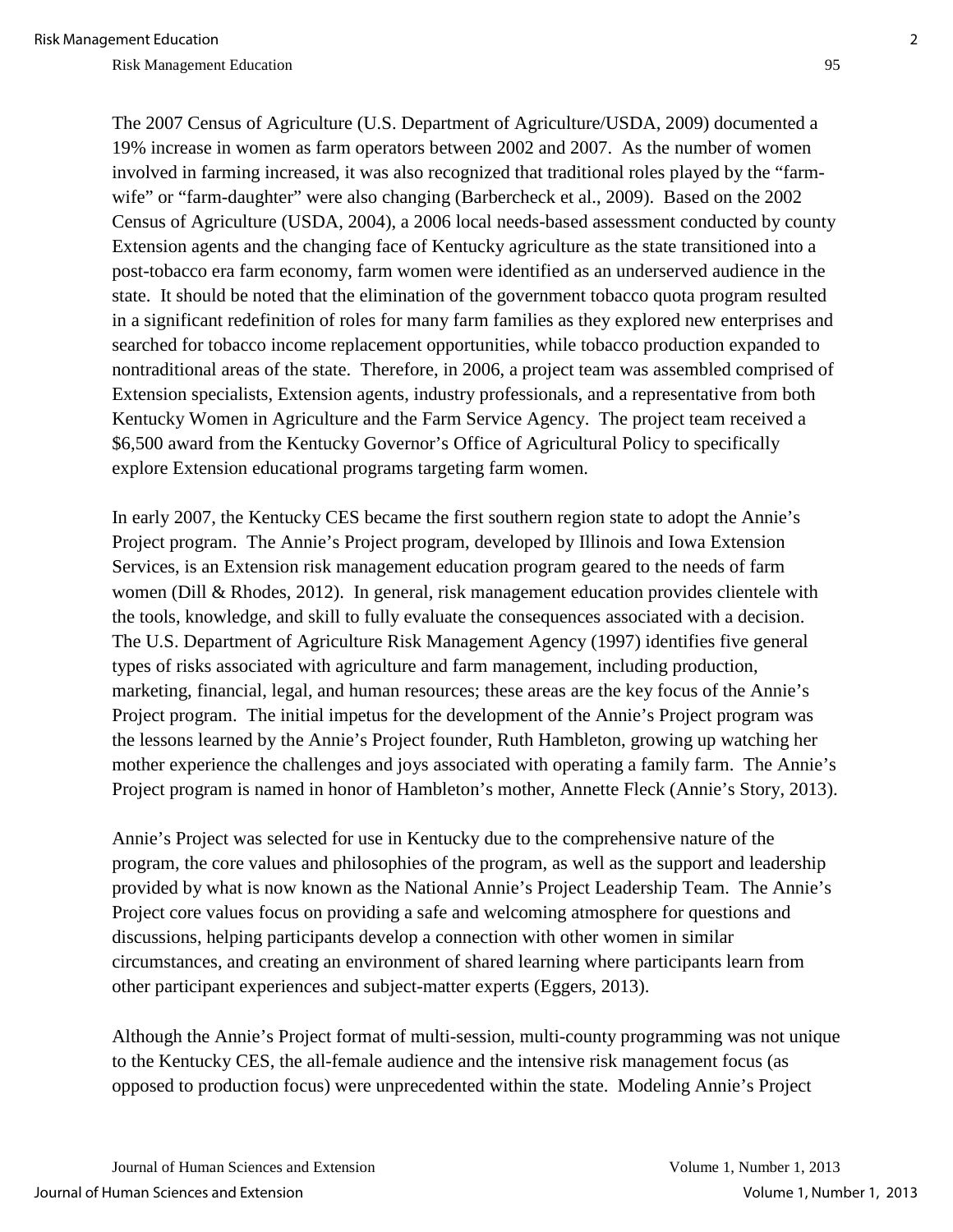after successful programs in the midwestern United States allowed the Kentucky CES to benefit from their experiences; however, it was also clear that extensive modification of the program was needed to convert the curriculum from the midwestern corn belt focus to the diversity of Kentucky agriculture. Therefore, the goal of the Kentucky CES was to develop a risk management education program that incorporated the mission and core concepts of the Annie's Project program, while meeting the needs of Kentucky farm women.

This article describes the adoption/adaption process, as well as insights into the success of the program documented from a long-term impact assessment of the Kentucky Annie's Project program.

### **Conceptual Framework**

The assumptions and propositions of the theory of problem-based learning were utilized in the process of adapting Annie's Project to Kentucky. Problem-based learning focuses on learning as a function of content, context, and participant engagement. Furthermore, the participants understand the value of the training and recognize their purpose for attending. The social environment is critical; group interaction allows the participants to test their level of understanding, as well as learn from others (Savery & Duffy, 2001). A core group of Extension specialists, associates, and agents were identified to develop the KY Annie's Project program based on the tenets of the problem-based learning approach.

#### **Program Implementation**

Kentucky Annie's Project adopted the central focus of the initial Illinois and Iowa programs and kept the primary objective of Annie's Project mission: "to empower farm women to be better business partners through networks and by managing and organizing critical information" (Eggers, 2013, paragraph 2). The Kentucky program retained the Illinois/Iowa focus on the five key areas of risk management. However, the significant diversity of farm size, enterprise, and farm income levels within the state justified giving autonomy to craft local programs to match local needs. For example, the Illinois/Iowa program tended to focus market risk examples on grain crops, while the Kentucky program would incorporate grain, tobacco, alternative enterprises, beef cattle, etc., into its marketing discussion.

Kentucky adopted the six-week (18-hour) class format where farm women received hands-on training in the five areas of agriculture and farm risk management. The pilot program was launched in early 2007 in three sites. The western KY location offered farm demographics very similar to Illinois; therefore, the curriculum required limited adaptation and allowed the implementation team to focus the unique demographic of an all-female audience. The central KY location was targeted due to the diversity of enterprises and small operations prevalent in the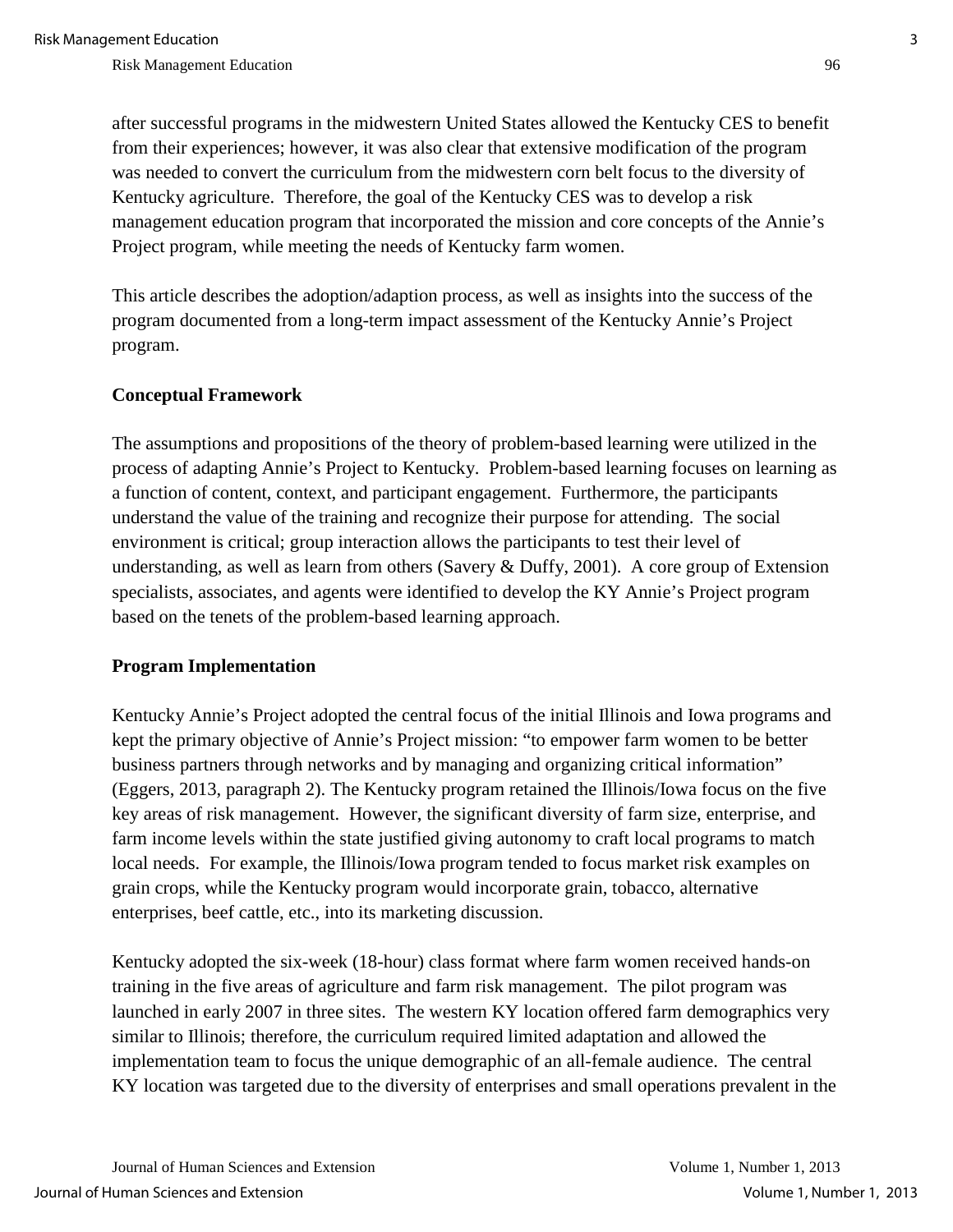Risk Management Education 600 and 100 and 100 and 100 and 100 and 100 and 100 and 100 and 100 and 100 and 100 and 100 and 100 and 100 and 100 and 100 and 100 and 100 and 100 and 100 and 100 and 100 and 100 and 100 and 100

region. The central region allowed the team to focus on programmatic and content changes necessary to meet the diversity of KY agriculture. Finally, the third location was chosen for its historically male-focused agriculture Extension programs. In essence, the implementation team realized that for the Kentucky Annie's Project program to be successful statewide, buy-in was needed at all levels, including participants, spouses, county Extension agents, community partners, and state-level Extension specialists and administrators. The ability to "sell" the program in this area of the state would test the resiliency of the program. Each pilot location presented a unique set of challenges that ultimately allowed for the development of a comprehensive program that met the needs of diverse audiences.

Kentucky's Annie's Project was fully launched in Fall 2007. The initial goal was to reach 200 farm women. At the conclusion of 2011, 12 Annie's Project programs had reached 41 of Kentucky's 120 counties and 425 participants. From 2007 to 2010, the Kentucky Annie's Project team received \$88,000 in grant funding from the Southern Risk Management Education Center. The average cost per participant was \$200. Examples of program-related expenditures included one half-time master's level position, Extension Specialists' travel, participant materials (notebook, jump drive, FINPAK, etc.), and county programming support (copies, room rental, etc.). All locations served a sponsored meal at each session.

#### **Program Content**

The pilot program, through participant and instructor evaluation, confirmed the need to develop a "cafeteria-style" menu approach to programming. In other words, the local county planning team, including Extension agents, selected from a menu of topics to cover. All programs received a set core curriculum embodying the mission, core values, and teaching methodologies of the Annie's Project program. Examples of topics included in the core curriculum are goals and missions and farm record keeping. Additionally, state Extension specialists and county Extension agents worked to develop a series of independent modules that local groups could use to supplement the core curriculum. Examples of topics included in the supplemental curriculum include evaluating a new farm enterprise, forages, and small ruminants. Three sample syllabi are included in Figure 1 on the following page, representing the diversity of programming offerings as the program transitioned between geographic regions.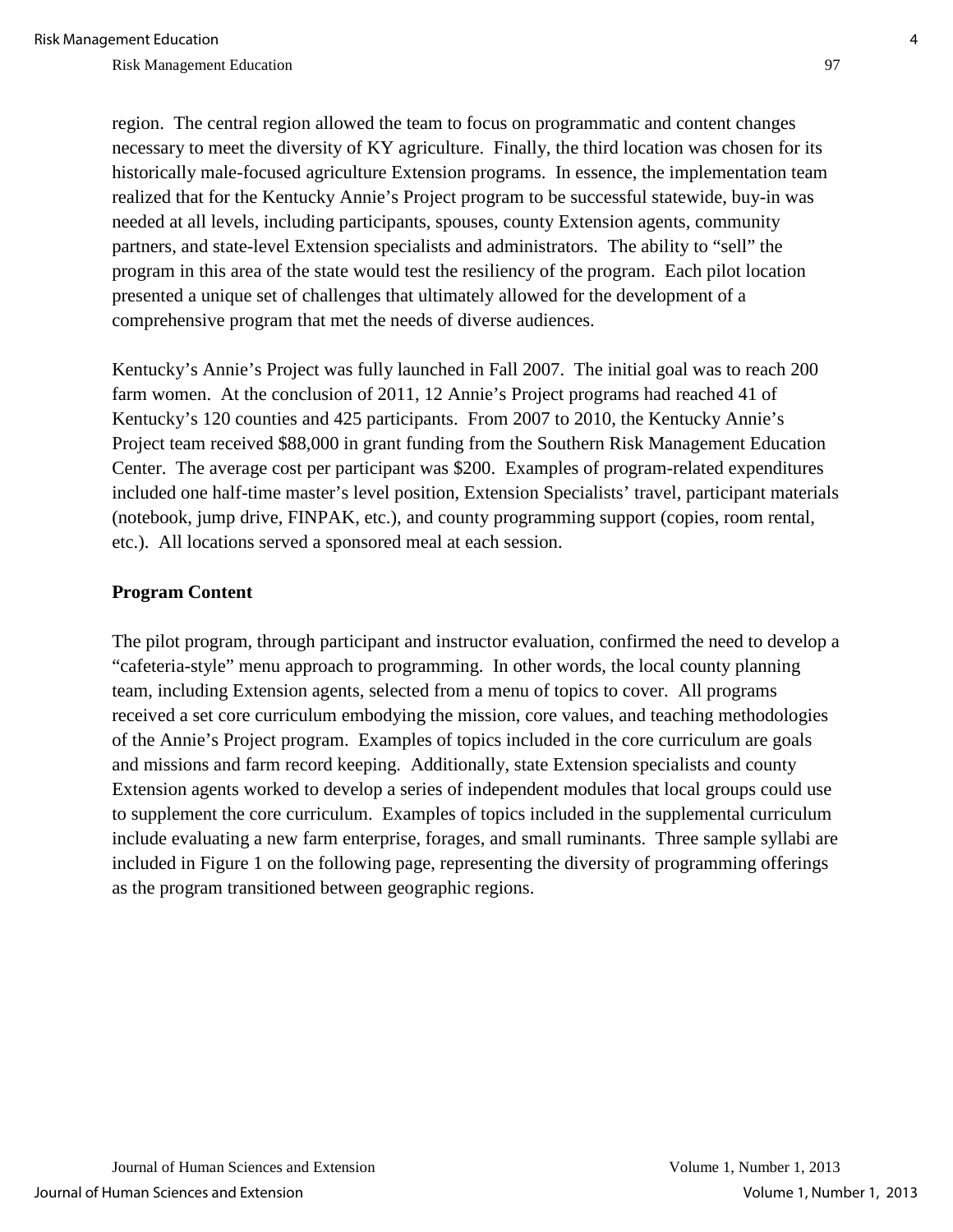|                  | <b>Eastern Kentucky</b>        |                                    |                                |
|------------------|--------------------------------|------------------------------------|--------------------------------|
| <b>Session 1</b> | <b>Western Kentucky</b>        | <b>Central Kentucky</b>            |                                |
| Topic 1          | Introductions                  | Introductions                      | Introductions                  |
| Topic 2          | <b>Risk Assessment Survey</b>  | <b>Risk Assessment Survey</b>      | <b>Risk Assessment Survey</b>  |
| Topic 3          | Intro to Annie's Project       | Intro to Annie's Project           | Intro to Annie's Project       |
| Topic 4          | <b>True Colors</b>             | <b>True Colors</b>                 | <b>True Colors</b>             |
| Topic 5          | Goals & Missions               | What is Management?                | What is Management?            |
| <b>Session 2</b> |                                |                                    |                                |
| Topic 1          | Goals & Missions II            | Women and Money                    | Goal Setting & Missions        |
| Topic 2          | How Property is Titled         | <b>Family Financial Mgmt</b>       | How Property is Titled         |
| Topic 3          | <b>Retirement Planning</b>     | Goal Setting & Missions            | <b>Retirement Planning</b>     |
| Topic 4          | <b>Estate Planning</b>         | How Property is Titled             | <b>Estate Planning</b>         |
| Topic 5          |                                | Farm Leasing                       | <b>Financial Terminology</b>   |
| <b>Session 3</b> |                                |                                    |                                |
| Topic 1          | <b>Financial Documentation</b> | <b>Financial Documentation</b>     | Farm Leasing                   |
| Topic 2          | <b>Buisness Plans</b>          | KY Farm Business Analysis          | <b>NRCS Programs</b>           |
| Topic 3          | <b>FINPAK</b>                  | <b>Using Spreadsheets</b>          | <b>USDA/NAP Programs</b>       |
| Topic 4          | <b>Fast Tools</b>              | <b>Estate Planning</b>             | <b>Timber Demonstration</b>    |
| Topic 5          |                                | Insurance                          |                                |
| <b>Session 4</b> |                                |                                    |                                |
| Topic 1          | Crop Insurance                 | <b>Grain Marketing</b>             | <b>Financial Documentation</b> |
| Topic 2          | Farm Leasing                   | <b>Livestock Marketing</b>         | <b>Farm Business Plans</b>     |
| Topic 3          | Insurance                      | Crop Insurance                     | Excel                          |
| Topic 4          | <b>USDA</b> Programs           | Ten Habits of Profitable           |                                |
| Topic 5          |                                | Farmers                            |                                |
| <b>Session 5</b> |                                |                                    |                                |
| Topic 1          | Price Risk Management          | <b>Business Plans</b>              | <b>Livestock Marketing</b>     |
| Topic 2          | <b>Future Market</b>           | <b>Farm Finances</b>               | <b>Alternative Enterprises</b> |
| Topic 3          | <b>Business Plans II</b>       | <b>Interpret Financial Records</b> | Forages                        |
| Topic 4          |                                |                                    | <b>Small Ruminants</b>         |
| Topic 5          |                                |                                    |                                |
| <b>Session 6</b> |                                |                                    |                                |
| Topic 1          | <b>Business Plans III</b>      | <b>USDA Farm Program</b>           | Insurance                      |
| Topic 2          | Participants Choice            | <b>Alternative Enterprises</b>     | <b>Farm Business Plans</b>     |
| Topic 3          | Evaluation                     | Participants Choice                | Participants Choice            |
| Topic 4          | Graduation                     | Evaluation                         | Evaluation                     |
| Topic 5          |                                | Graduation                         | Graduation                     |

*Figure 1. Sample Syllabi by Geographic Region*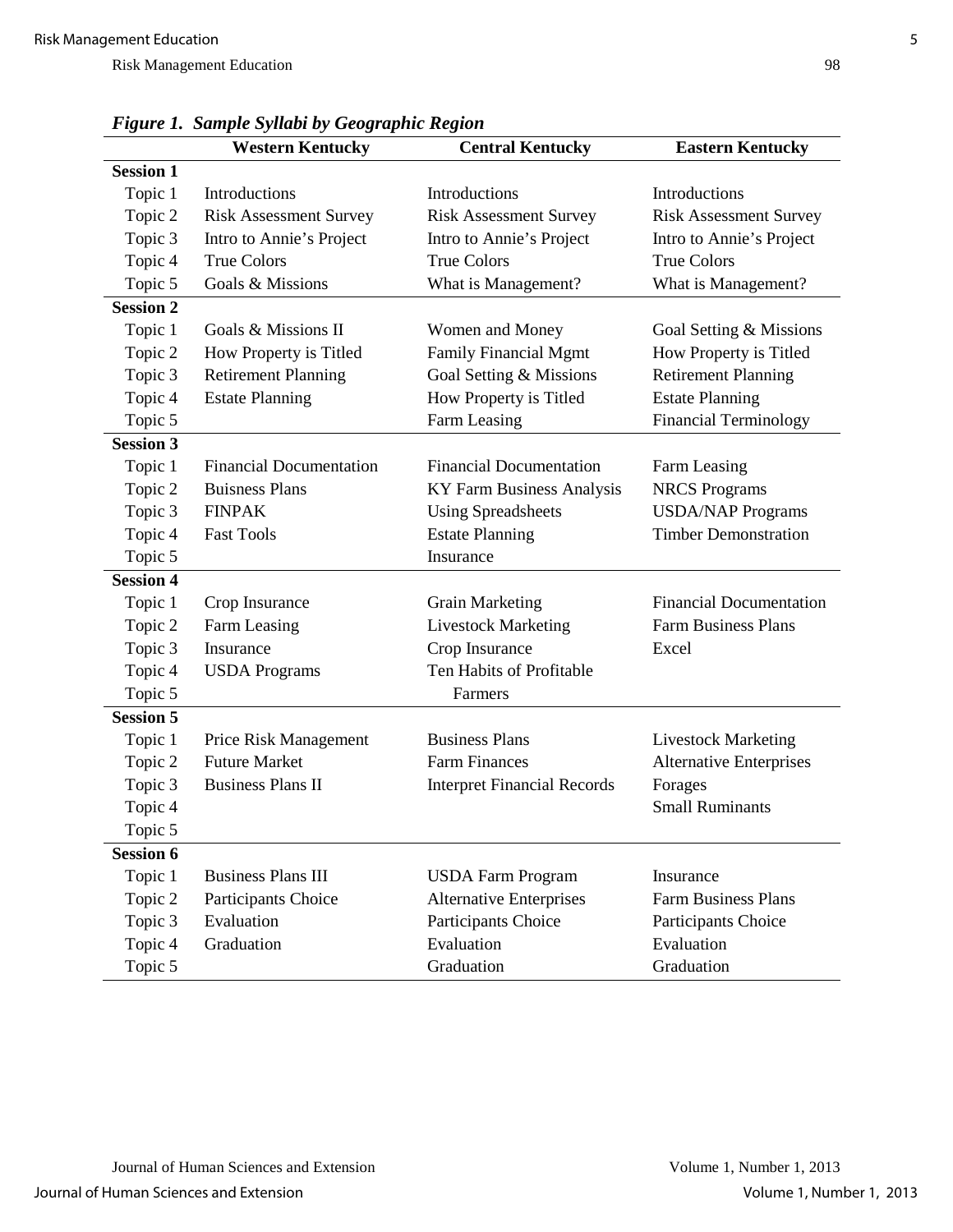### **Methods**

A study was conducted to measure the longer-term outcomes for the Kentucky Annie's Project program. Data were collected in spring 2012 using a mailed questionnaire via a modified Dillman Total Design Survey Method for distribution (Dillman, 1978, 1991). The time lapse between participant completion of the program and survey mailing ranged from 18 months to five years. The Annie's Project team had conducted two prior evaluations of the program. Participants were evaluated at the conclusion of each session to assess immediate impression of knowledge gained and then again at the conclusion of the six-week course. Findings from previous evaluation efforts were used to inform and refine the Kentucky program. The longerterm evaluation was designed to measure program impact after the participants had experienced a time lapse of more than one full production year to allow the opportunity to utilize the skills and knowledge gained from the program.

The survey instrument consisted of 58 questions and included a mix of closed-ended and openended response questions. Due to the diversity of educational programming, questions were asked about broad subject matter categories, such as business goals and missions, financial documents, and marketing, as opposed to enterprise-specific topics. Furthermore, the outcome evaluation was based on the principles of problem-based learning, the Annie's Project logic model, and the KOSA assessment model (knowledge gained, opinions changed, skills acquired, and aspiration heightened) (Rennekamp, nd).

## **Sample**

All 425 participants were included in the survey mailing. There were 142 completed surveys returned, with responses from all 41 counties that participated in Kentucky's Annie's Project, a 33.4% response rate. Based on the sample size and population,  $a +/- 6.72$  confidence interval is calculated for a 95% confidence level. Table 1 on the following page displays detailed demographic characteristics, including age, acres farmed, farming experience (years), geographic region, and gross farm income of respondents. The population/sample is 100% female.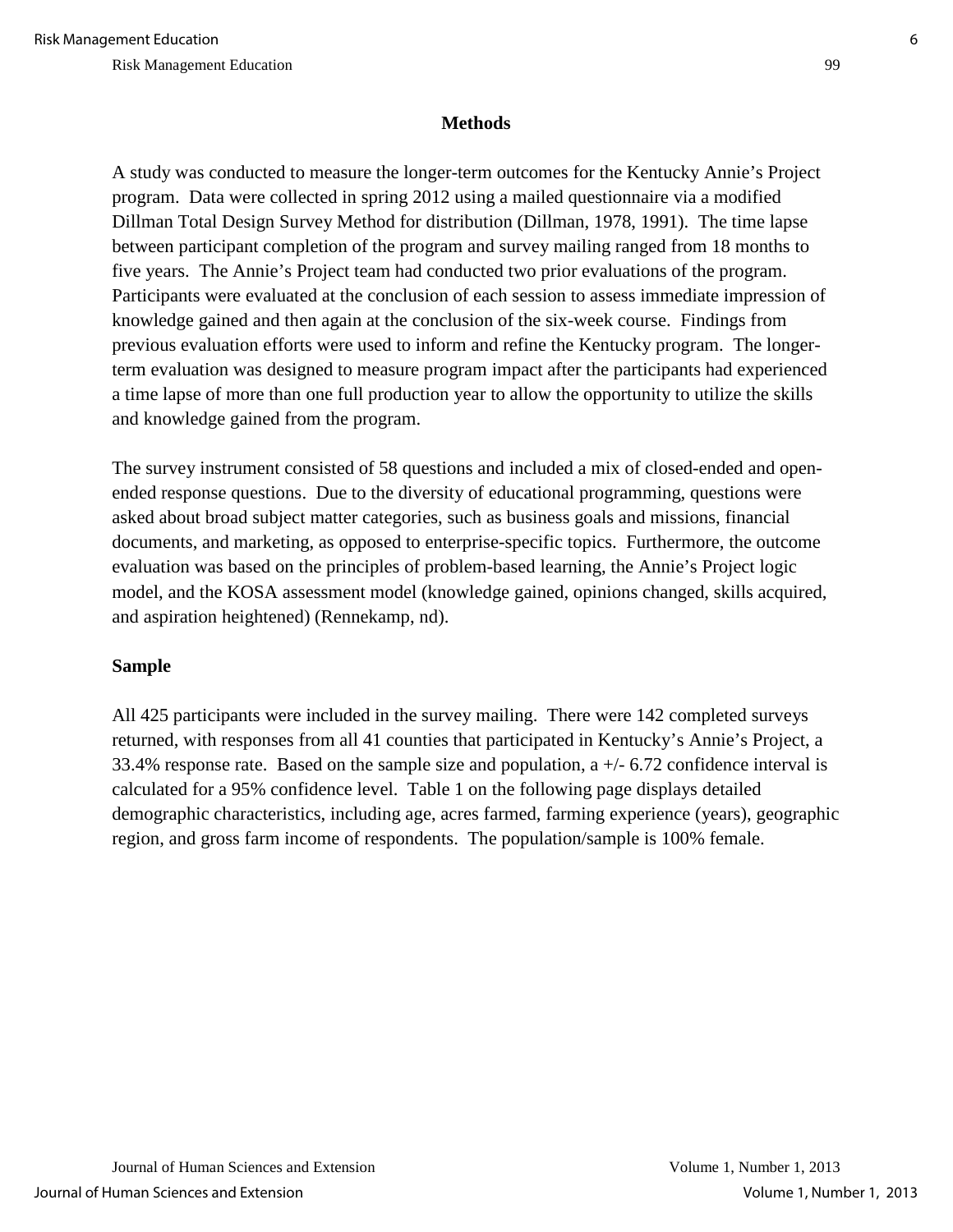|                                   |                  | <b>Sample</b> |
|-----------------------------------|------------------|---------------|
| <b>Measure and Variable</b>       | $\boldsymbol{N}$ | $\frac{0}{0}$ |
| Age                               |                  |               |
| Under 30                          | 6                | 4             |
| 30 to 45                          | 29               | 21            |
| 46 to 60                          | 63               | 45            |
| 61 to 75                          | 34               | 24            |
| 76 and older                      | 8                | 6             |
| <b>Acres Farmed</b>               |                  |               |
| Under 50                          | 15               | 11            |
| 50 to 100                         | 13               | 10            |
| 101 to 500                        | 53               | 40            |
| 501 to 1,000                      | 20               | 15            |
| $1,000+$                          | 33               | 25            |
| <b>Farming Experience (years)</b> |                  |               |
| Less than 5                       | 17               | 13            |
| 5 to 10                           | 16               | 12            |
| 11 to 20                          | 23               | 17            |
| 21 to 30                          | 30               | 22            |
| More than 30                      | 48               | 36            |
| <b>Gross Farm Income</b>          |                  |               |
| <b>Under \$50,000</b>             | 59               | 47            |
| \$50,001 to \$150,000             | 26               | 21            |
| \$150,001 to \$300,000            | 14               | 11            |
| Over \$300,000                    | 26               | 21            |
| <b>Geographic Region</b>          |                  |               |
| Western KY                        | 54               | 39            |
| Central KY                        | 52               | 37            |
| Eastern KY                        | 33               | 24            |

#### **Results**

Ninety-four percent of respondents found the Kentucky Annie's Project program to be useful to them. Knowledge gained represents the most basic indicator of impact on both the logic model and KOSA assessment. The initial goal of the Kentucky Annie's Project program was for participants to increase knowledge and skills in the five previously identified areas of risk management. To assess knowledge acquired, participants were asked to rate their knowledge on a list of practices that were covered at each location. A retrospective pretest-then-posttest instrument was used to assess self-reported knowledge gained as a result of participation in the Annie's Project program (Davis, 2003; Rockwell & Kohn, 1989). The retrospective pretestthen-posttest design was used to eliminate response bias which may occur as a result of program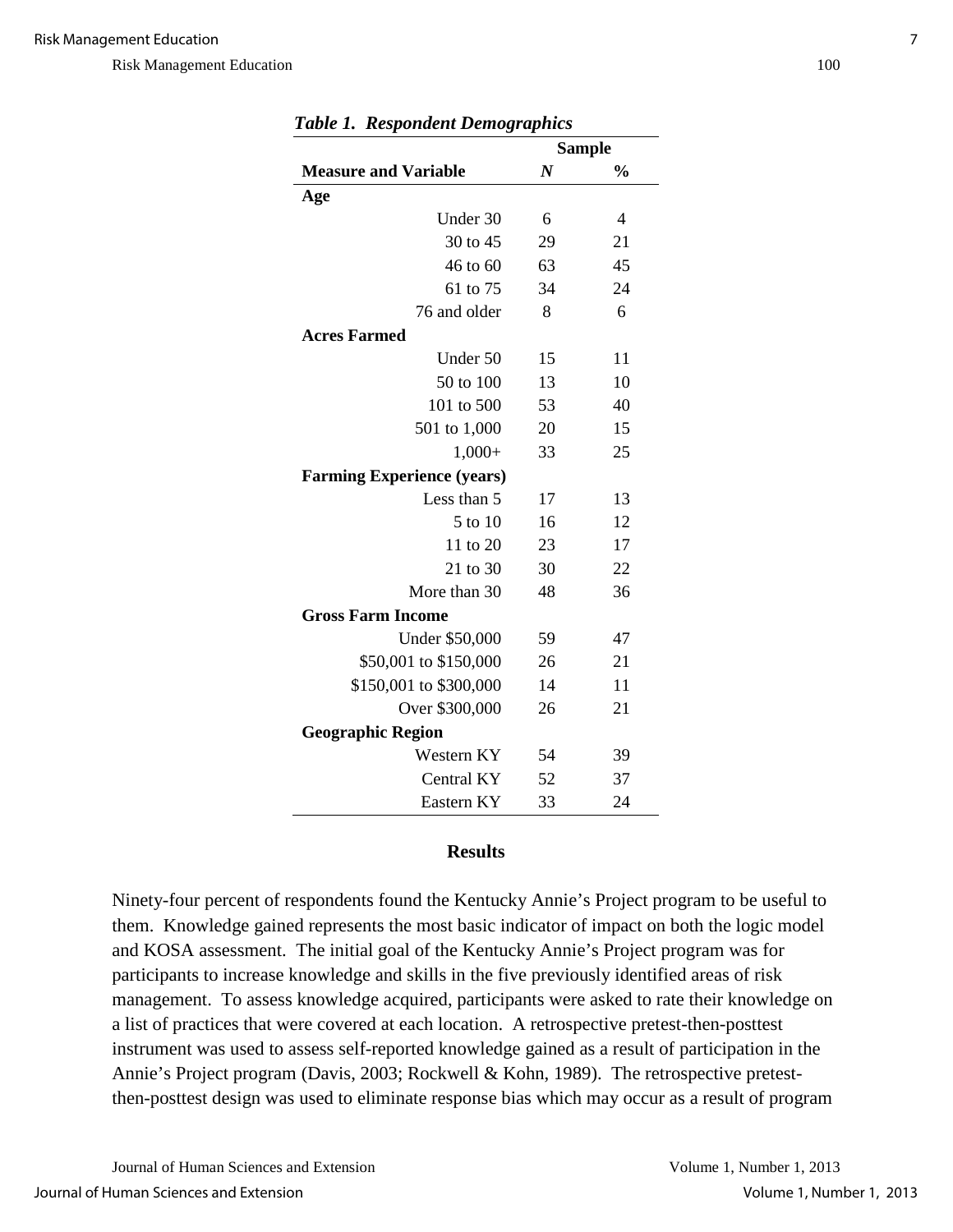participants initially overestimating their level of knowledge in a standard pretest-posttest (Pratt, 2000). Table 2 displays the preprogram and postprogram assessment of knowledge level. Participants responded to two statements which read: "Below is a list of practices that were discussed as part of the Annie's Project program. Please indicate your level of knowledge BEFORE/AFTER participating in the program." Responses were presented in a Likert fashion ranging from 1 = No Knowledge to 5 = Expert. Paired sample *t*-tests were calculated to compare the mean pretest score to the mean posttest score for each topic. A statistically significant increase in knowledge gained was found from preprogram to postprogram for all measures.

|                                              | Preprogram |           | Postprogram |           |                  |
|----------------------------------------------|------------|-----------|-------------|-----------|------------------|
| <b>Variable</b>                              | M          | <b>SD</b> | M           | <b>SD</b> | $\boldsymbol{p}$ |
| <b>Business Goals and Missions</b>           | 2.38       | 0.74      | 3.07        | 0.57      | < 0.05           |
| <b>Estate Planning Documents</b>             | 2.35       | 0.71      | 3.01        | 0.47      | < 0.05           |
| <b>Financial Documents</b>                   | 2.58       | 0.68      | 3.01        | 0.55      | < 0.05           |
| <b>Farm Business Plans</b>                   | 2.18       | 0.74      | 2.92        | 0.57      | < 0.05           |
| Farm Leasing                                 | 1.96       | 0.83      | 2.81        | 0.63      | < 0.05           |
| Crop Insurance                               | 1.94       | 0.82      | 2.75        | 0.66      | < 0.05           |
| Farm Service Agency                          | 2.38       | 0.77      | 2.92        | 0.56      | < 0.05           |
| <b>Natural Resource Conservation Service</b> | 2.24       | 0.77      | 2.79        | 0.62      | < 0.05           |
| Marketing                                    | 2.14       | 0.75      | 2.83        | 0.61      | ${<}05$          |
| Selecting a Farm Enterprise                  | 1.74       | 0.61      | 2.67        | 0.6       | ${<}0.05$        |

|  |  |  | Table 2. Paired t-Tests for Retrospective Pretest $(N = 138)$ |
|--|--|--|---------------------------------------------------------------|
|--|--|--|---------------------------------------------------------------|

In addition to measuring a change in knowledge, a longer-term evaluation provides the opportunity to measure the change in action which occurred as a direct result of programming (Hachfeld, Bau, Holcomb, & Craig, 2013). Participants were asked to respond to a series of 15 action statements. The response matrix is presented in Table 3. Key actions which occurred include: increased confidence in management abilities, reviewed personal insurance policies, used financial statements, developed a network of peers and professionals, and reviewed farm insurance policies. At least 70% of respondents agreed an action occurred in these areas as a result of participating in the program.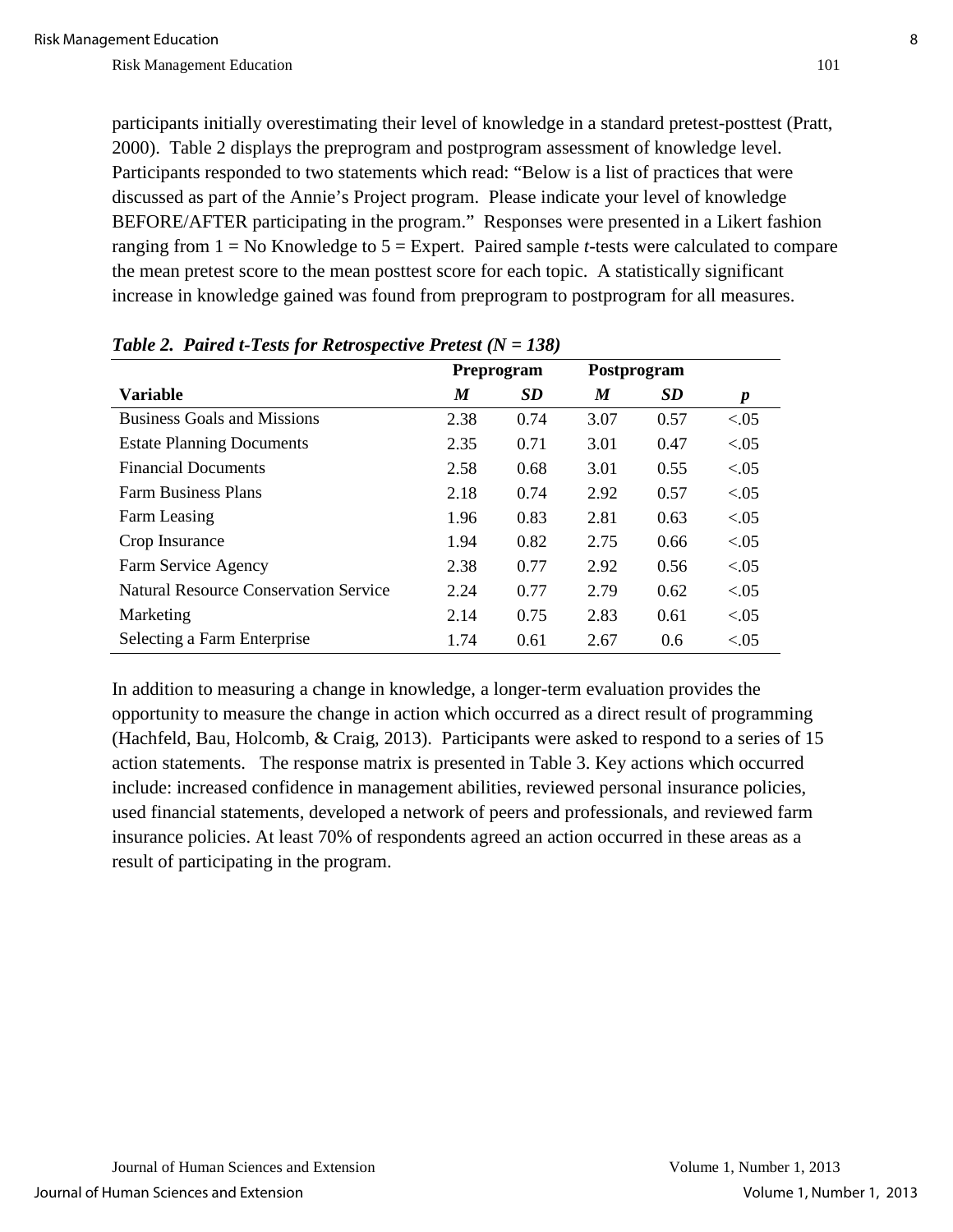| $\sim$                                           | <b>Strongly</b> |                 |                |        | <b>Strongly</b> |                  |
|--------------------------------------------------|-----------------|-----------------|----------------|--------|-----------------|------------------|
|                                                  | <b>Disagree</b> | <b>Disagree</b> | <b>Neutral</b> | Agree  | Agree           |                  |
| <b>Measure</b>                                   | $(\%)$          | (%)             | (%)            | $(\%)$ | $(\%)$          | $\boldsymbol{M}$ |
| Increased Confidence in Management Abilities     |                 | $\overline{2}$  | 15             | 53     | 28              | 4.04             |
| <b>Reviewed Insurance Personal Policies</b>      |                 | 5               | 17             | 51     | 26              | 3.96             |
| <b>Used Financial Statement</b>                  |                 | 4               | 21             | 58     | 16              | 3.81             |
| Developed a Network of Peers and Professionals   |                 | 5               | 24             | 51     | 19              | 3.79             |
| <b>Reviewed Farm Insurance Policies</b>          |                 | 10              | 21             | 50     | 19              | 3.76             |
| Wrote Farm Mission Statement & Goals             |                 | 10              | 31             | 37     | 20              | 3.64             |
| Improved Relationship w/Members of Farm Business |                 | 4               | 35             | 46     | 13              | 3.64             |
| <b>Increased Business Productivity</b>           |                 | 6               | 40             | 45     | 8               | 3.51             |
| Organized My Business to Limit Liability         |                 | 10              | 41             | 37     | 11              | 3.47             |
| Established/Reviewed My Estate Plan              |                 | 15              | 39             | 26     | 18              | 3.44             |
| <b>Increased Business Revenue</b>                |                 | 8               | 54             | 32     | 5               | 3.31             |
| Wrote a Farm Business Plan                       | 2               | 15              | 46             | 28     | 9               | 3.27             |
| Implemented a New Enterprise                     | 4               | 19              | 43             | 27     | 8               | 3.14             |
| Wrote a Marketing Plan                           | 3               | 18              | 57             | 21     | 2               | 2.99             |
| Eliminated an Enterprise                         |                 | 31              | 51             | 10     | 2               | 2.68             |

*Table 3. Action Which Occurred as a Result of Educational Program* 

Note: Percentages may not add to 100% due to rounding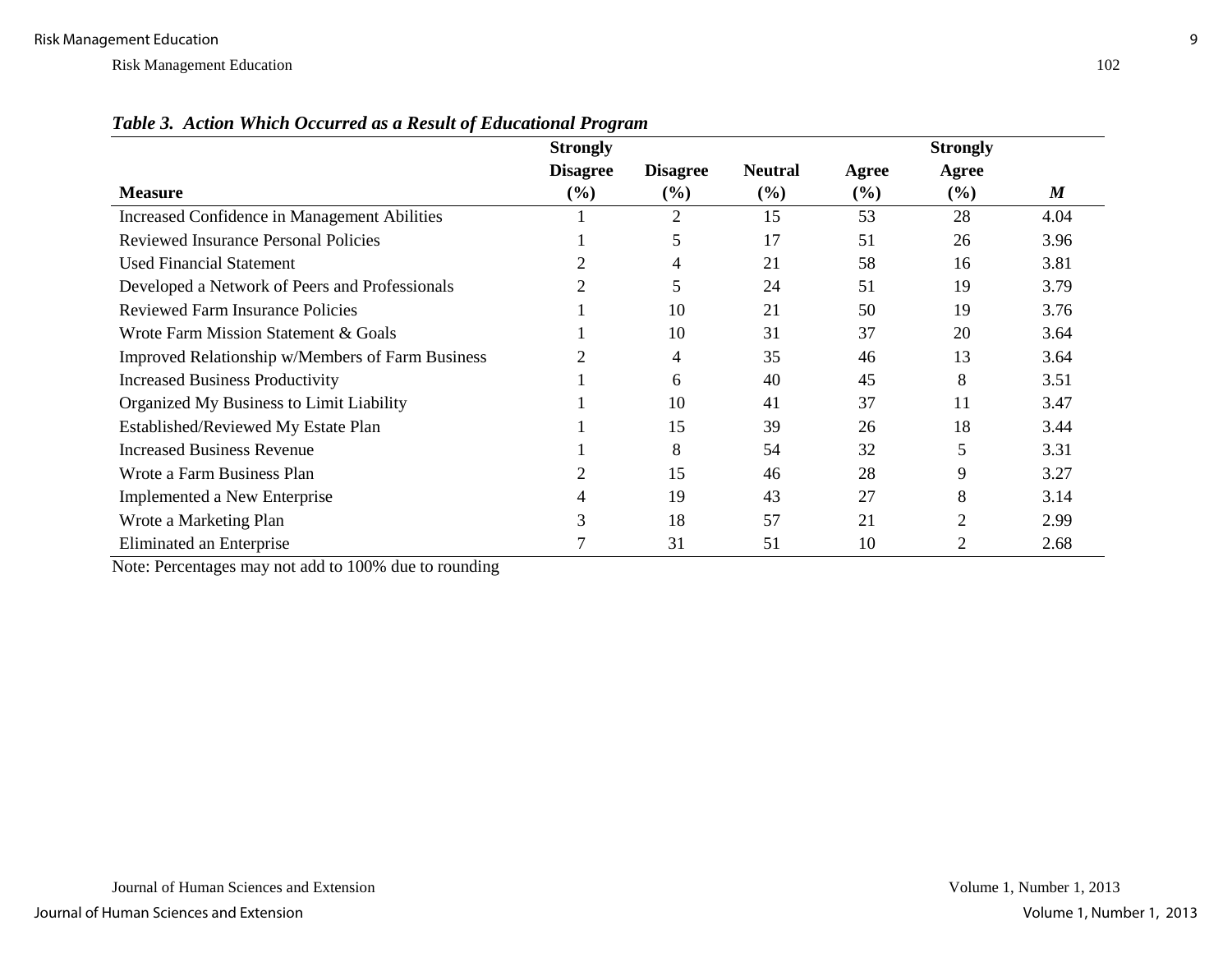### **Conclusion**

In this article, we detailed the early adoption/adaption of a national Cooperative Extension program to the state-level and reported findings from a research project designed to measure the effectiveness of the program through a knowledge and skills assessment. The Kentucky Annie's Project program increased participants' knowledge in the five areas of agricultural and farm risk management. We found participants experienced the most substantial knowledge gains in the areas of selecting a farm enterprise and farm leasing, with both measures increasing on average nearly 140%. The knowledge gained in these two categories most likely represents the participant's interest in reevaluating/developing a plan for their farming operation in the absence of the government tobacco quota program. Although all measures of knowledge gained were statistically significant, participants experienced the least amount of gain in the areas of financial documentation and USDA programs. The mean retrospective pretest scores for these categories ranked relatively high compared to other measures; therefore, it is assumed that participants had acquired this type of knowledge from other sources prior to participation. A recommendation of the project team would be to increase the level of materials presented in the financial documentation session; for example, instead of focusing on types of farm records, possibly consider demonstrating specific farm record-keeping tools and software. The time allotted to the USDA program should be reevaluated.

Annie's Project was implemented at a cost of \$200 per participant, including all of the variable costs of program support, materials, speaker transportation, and meals, but excluding Extension agent and specialist salaries. While this is clearly not a formal cost/benefit analysis, initial indications suggest that the Kentucky Annie's Project is a winning Extension program. The Kentucky Annie's Project program has been viewed as a model state program by administrators, specialists, county agents, and participants, from which additional Extension programs have been developed in the state. A key example would be the KyFarmStart program, which has received over \$1.2 million in funding from the USDA Beginning Farmer Rancher Program.

## **Limitations and Future Research**

Although the results of this program evaluation are positive, it should be noted that all actions which occurred cannot be entirely contributed to the Annie's Project program. Second, it should be acknowledged that just because a participant took action, we do not know if that action made a positive impact or was successful. For example, it can be assumed that reviewing personal and farm insurance policies or developing a network of peers and professionals should result in a positive benefit; however, the same assumption cannot be made for a participant that indicated writing a business plan or implementing a new enterprise. Although the intention or hope would be for participants to have experienced success with these endeavors, the survey made no attempt to measure positive or negative outcomes associated with actions.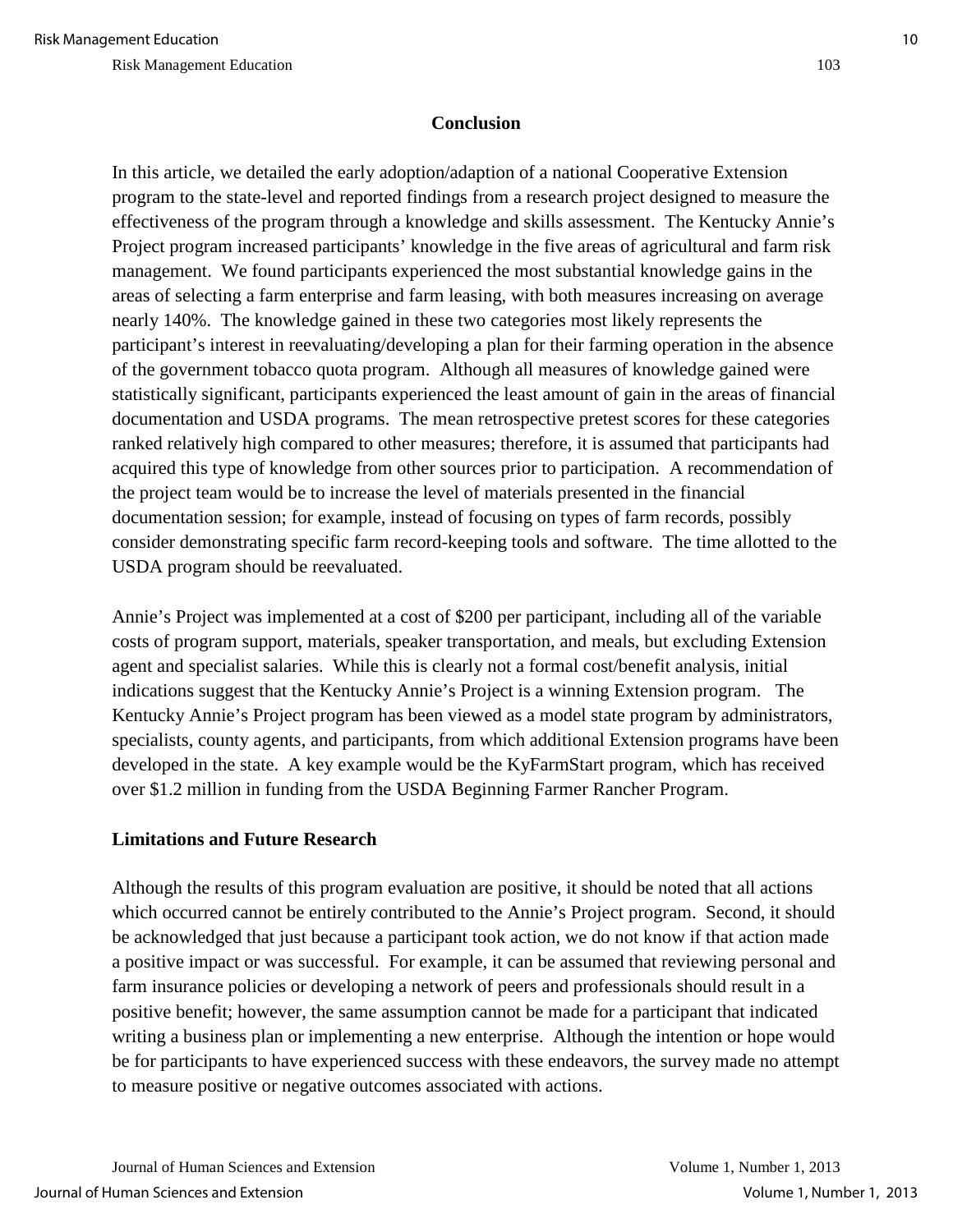A more detailed analysis of the evaluation data presented should be conducted for different group demographics, such as a comparison of knowledge gained and action taken across geographic locations. Future researchers should also consider a survey mechanism that allows for more detailed findings in regards to actions which occurred as a result of participating.

#### **References**

- Annie's story. (2013, March). *Annie's Project Risk Management Education for Farm and Ranch Women*. Available at http://www.extension.iastate.edu/annie/story.html.
- Barbercheck, M., Brasier, K. J., Kiernan, N. E., Sachs, C., Trauger, A., Findeis, J.,…Moist, L. S. (2009). Meeting the Extension needs of women farmers: A perspective from Pennsylvania. *Journal of Extension, 47*(3). Available at http://www.joe.org/joe/2009june/a8.php
- Davis, G. A. (2003). Using a retrospective pre-post questionnaire to determine program impact. *Journal of Extension, 41*(4). Available at http://www.joe.org/joe/2003august/tt4.php
- Dill, S., & Rhodes, J. (2012). Adapting Annie's Project in Maryland: Findings and results. *Journal of Extension, 50*(1). Available at http://www.joe.org/joe/2012february/iw5.php
- Dillman, D. A. (1978). *Mail and telephone surveys: The total design method*. New York, NY: Wiley & Sons.
- Dillman, D. A. (1991). The design and administration of mail surveys. *Annual Review of Sociology, (17)*1, 225–249. doi: 10.1146/annurev.so.17.080191.001301
- Eggers, T. (2013). *Annie's Project teaching resources: Risk areas*. Available at http://www.extension.iastate.edu/feci/annie/riskareas.html
- Hachfeld, G. A., Bau, D. B., Holcomb, C. R., & Craig, J. W. (2013). Multiple year Extension program outcomes and impacts through evaluation. *Journal of Extension, 51*(1). Available at http://www.joe.org/joe/2013february/a2.php
- Pratt, C. (2000). Measuring program outcomes: Using retrospective pretest methodology. *American Journal of Evaluation*, *21*(3), 341–349. doi:10.1177/109821400002100305
- Rennekamp, R. (n.d.). Using end-of-meeting questionnaires to assess KOSA change. *The Program Evaluation Toolbox*. Informally published report, Kentucky Cooperative Extension Service, University of Kentucky, Lexington, KY. Available at http://www.ca.uky.edu/agpsd/toolbox1.pdf
- Rockwell, S. K., & Kohn, H. (1989). Post-then-pre evaluation. *Journal of Extension, 27*(2). Available at http://www.joe.org/joe/1989summer/a5.php
- Savery, J. R., & Duffy, T. M. (2001). *Problem based learning: An instructional model and its constructivist framework* (CRLT Technical Report No. 16-01). Bloomington, IN: Center for Research on Learning and Technology, Indiana University.
- U.S. Department of Agriculture. (2009). *2007 Census of Agriculture: Women farmers*. Available at http://www.agcensus.usda.gov/Publications/2007/Online\_Highlights/Fact\_Sheets/ Demographics/women.pdf.